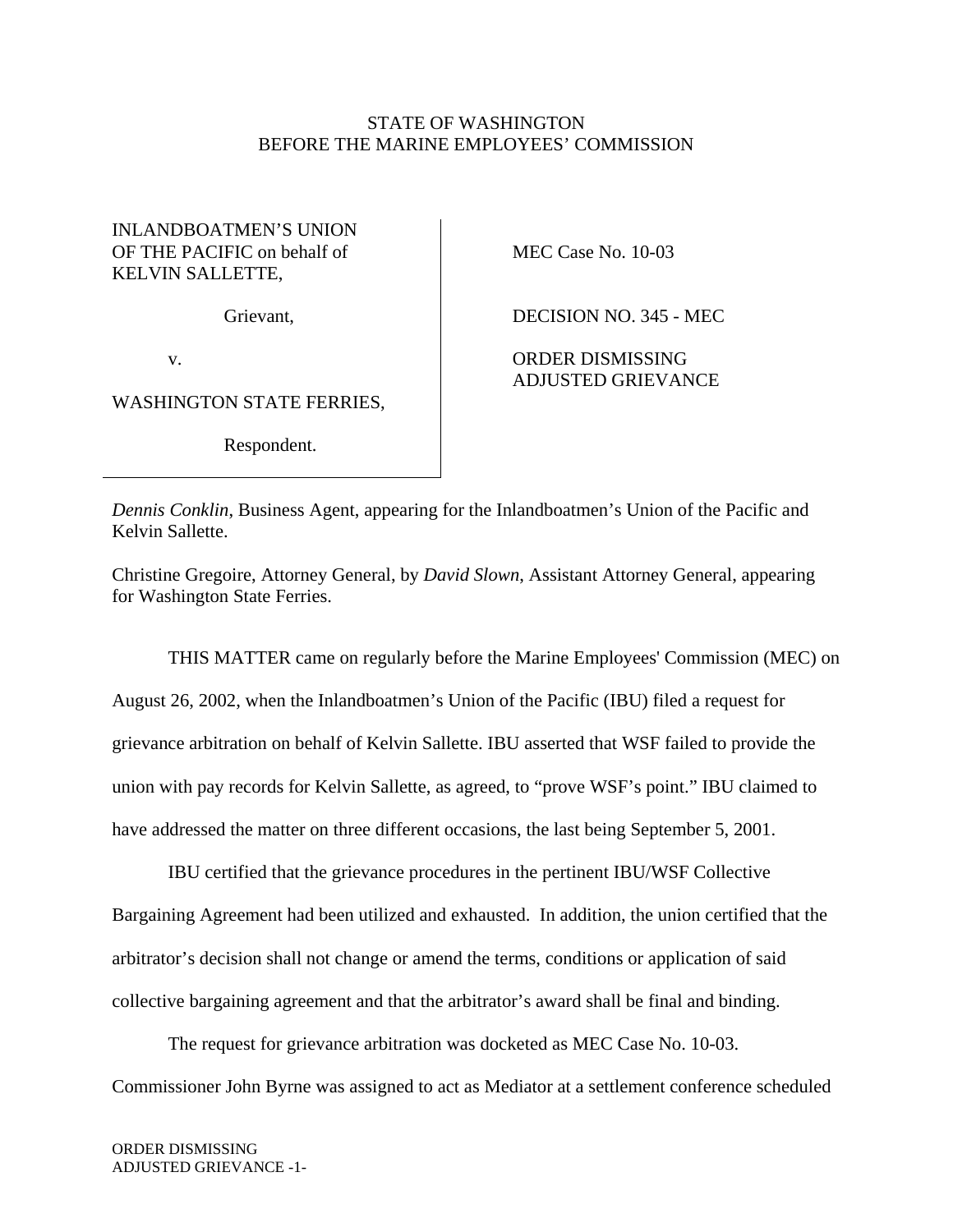for October 20, 2002. Chairman John Nelson was designated to act as Arbitrator at the hearing scheduled for November 25, 2002.

 The parties reached agreement during the October 30 settlement conference. Commissioner Byrne forwarded the parties' signed settlement agreement to the MEC office (received November 1, 2002). The agreement constitutes IBU's request to withdraw the grievance. The signed agreement is appended to and becomes a part of this Order by reference.

## **ORDER**

 It is hereby ordered that the request for grievance arbitration, filed by the Inlandboatmen's Union of the Pacific on behalf of Kelvin Sallette and docketed as MEC Case No. 10-03, be dismissed.

DATED this 7th day of November 2002.

 MARINE EMPLOYEES' COMMISSION /s/ JOHN NELSON, Chairman /s/ JOHN SULLIVAN, Commissioner /s/ JOHN BYRNE, Commissioner